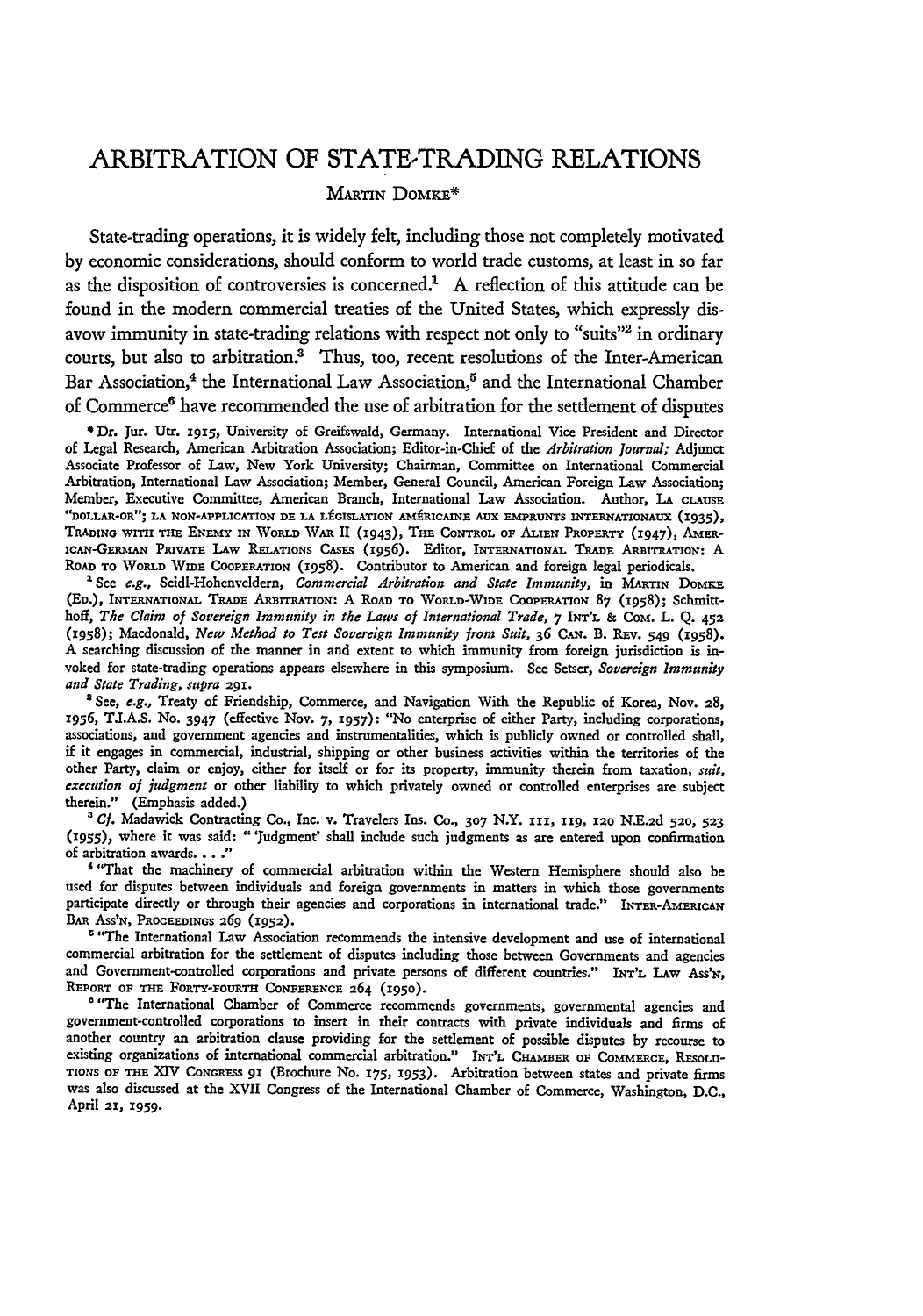arising out of contracts to which governments or their agencies are parties.<sup>7</sup>

When foreign states or state-owned or controlled companies have concluded arrangements with American traders, $<sup>8</sup>$  especially in wartime dealings $<sup>9</sup>$  or in the post-</sup></sup> war period of economic reconstruction,<sup>10</sup> they have customarily submitted their disputes to private arbitration under the rules of the American Arbitration Association. Only once, in 1946, has the issue of sovereign immunity in arbitration been raised in this country; and even then, it was not pursued to a final determination.<sup>11</sup> Contracts between the United Nations and its agencies and private firms have likewise provided for dispute-settlement under the rules of private arbitration organiza $tions;$ <sup>12</sup> and in some instances, arbitration proceedings have been utilized.<sup>13</sup> Among the foreign governmental agencies which have submitted controversies to private arbitration have been the Argentine Institute of Trade Development,<sup>14</sup> the Turkish Railway Administration,<sup>15</sup> and a nationalized Czechoslovakian enterprise, formerly Dynamit Nobel, now Georges Dimitrov.<sup>16</sup> The elaborate private arbitration set-up

"The Commission on International Commercial Arbitration of the International Chamber of Commerce, the Ad-hoc Working Group on Arbitration of the Committee on the Development of Trade of the Economic Commission for Europe, see *infra* note **22,** and the Committee on International Commercial Arbitration of the International Law Association are actually engaged in detailed studies of the problems of arbitration between governments and foreign traders. The International Institute for the Unification of Private Law in Rome, too, has established a working committee on arbitration between governments and individuals. A draft convention prepared **by** its chairman, Judge Algot Bagge, of Sweden, considers the possibility of conferring on the Permanent Court of Arbitration at the Hague such jurisdiction, through an agreement between states and an amendment of the Court's statute. See **3 INT'L INsT. FOR TnE UNIFICATION OF PRIVATE LAW, UNIFICATION OF** LAW *65* (1954). This effort, however, is a general one, not specifically concerned with state-trading relations.

'Where the state, as such, is not party to the arrangement, it may **be** noted, "adequate opportunity for consultation" in trade controversies is, nevertheless, provided in the General Agreement on Tariffs and Trade, Oct. **30,** 1947, **61 STAT.** (5), (6), T.LA.S. No. **170o,** art. XXII (effective Jan. **1,** 1948). See also Economic Agreement of Bogota of May 2, 1948, art. 38, and the Rules of Procedure to Facilitate the Peaceful and Rapid Settlement of Economic Disputes, adopted **by** the Council of the League of Nations, Jan. 28, 1932, all pertinent provisions of which may be found in U.N. Doc. No. E/ECE/270, pt. II, at 1-5 (1957).

**'** See, e.g., Government of the Kingdom of The Netherlands v. American Armament Corp., **58 N.Y.S.2d 300** (Sup. Ct. **1945).**

*"* **See,** e.g., Republic of France v. Ingalls Shipbuilding Corp., Civil No. *5986,* **N.D.** Ala., March **31,** 1947, noted in 2 ARB. J. (n.s.) 264 (1947); République Française v. Cellosilk Mfg. Co., 309 N.Y. 269, 128 **N.E.2d 750** (1955); American Rail and Steel Co. v. India Supply Mission (Government of India), **308** N.Y. 577, 127 N.E.2d 562 (1955), noted in 13 ARB. J. (n.s.) 33 (1958); Government of the Argentine Republic v. Gaylen Machinery Corp., **1o** Misc.2d **215,** *I69* **N.Y.S.2d 978 (Sup. Ct. 1957).**

11 In Peter B. Payne, Inc. v. National Resources Commission of China, the defendant appeared specially in the Supreme Court of New York, County of New York, and moved to vacate a warrant of attachment, obtained under a contract for engineering services containing an arbitration clause, on grounds of sovereign immunity. N.Y.L.J., Aug. **23,** 1946, p. **321;** *id.,* Aug. **30,** 1946, *p. 361. Cf.* Duff Development Co., Ltd. v. Government of Kalatan, **[1924]** A.C. **797.**

<sup>13</sup> See 5 REPERTORY OF PRACTICE OF UNITED NATIONS ORGANS 332 (1955).

<sup>3</sup> E.g., by the United Nations Children's Fund, and the United Nations Korean Reconstruction Agency, under the rules of the American Arbitration Association.

<sup>14</sup> Referring to the rules of the Inter-American Commercial Arbitration Commission.

" <sup>1</sup> See Turkish State Railways Administration v. Vulcan Iron Works, *136* F. Supp. **622** (M.D. Pa. **1955),** *appeal dismissed* (as from an interlocutory decision denying a motion to compel arbitration), **23o F.2d** io8 **(3 d** Cir. **z956).** See also Turkish State Railways Administration v. Vulcan Iron Works, **<sup>153</sup>**F. Supp. *616* **(M.D.** Pa. **i957).** "Under the Rules of Conciliation and Arbitration of the International Chamber of Commerce. *CI.*

 $\ddot{\phantom{1}}$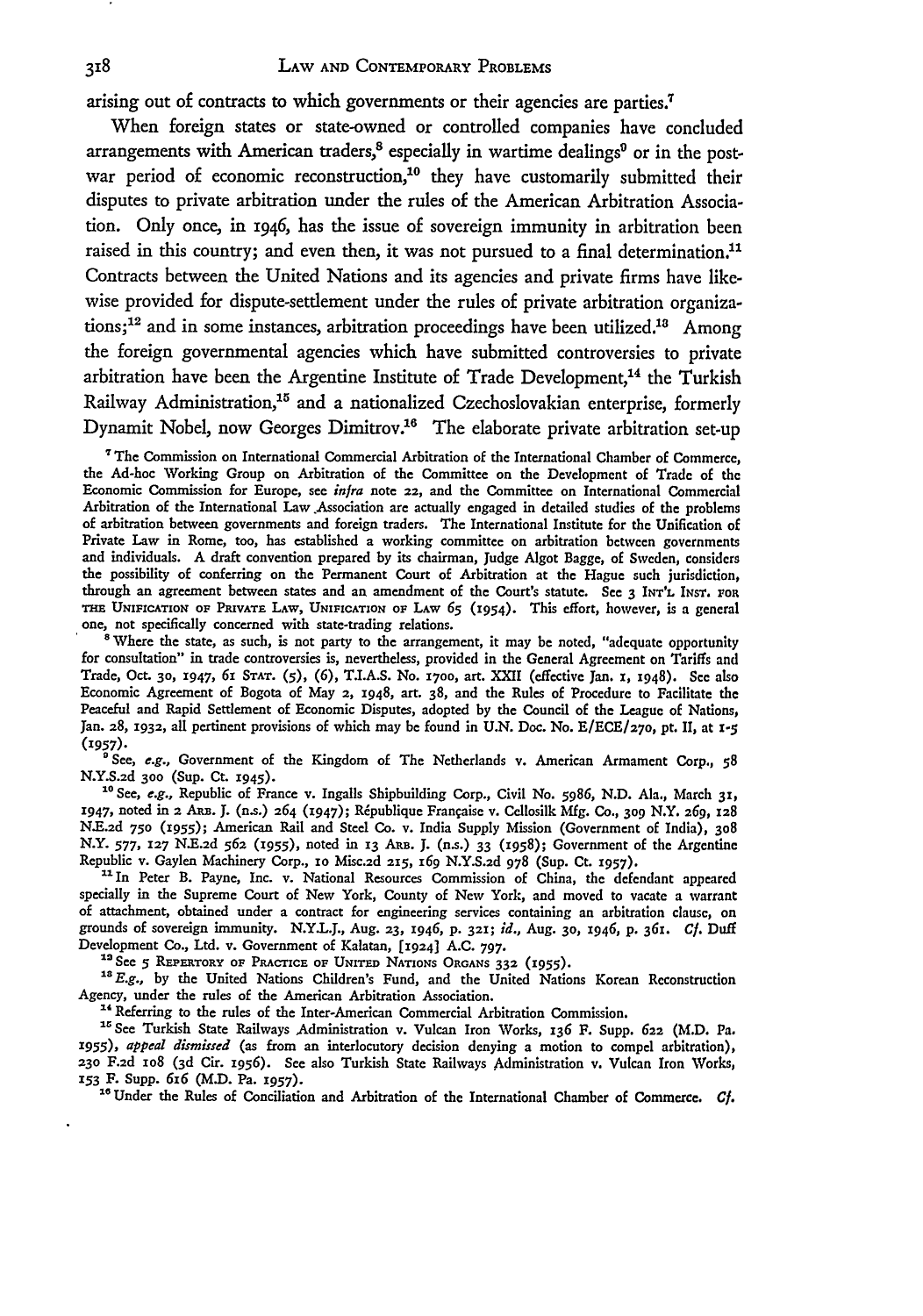under both the so-called International Consortium Agreement of the National Iranian Oil Company of September **I954"** and the agreement of September **5, 1957** of the same Iranian governmental agency with **A.GI.P.** Mineraria, an Italian subsidiary of Ente Nazionale Idrocarbari,<sup>18</sup> should also be noted.

**Of** much greater importance, however, is the settlement **by** arbitration of trade disputes between the traders of planned and free economies. In this connection, it is significant that the Soviet Union's recent proposal for an All-European Agreement on Economic Cooperation would provide in article nine:19

The participating States undertake to give effect to arbitral decisions in disputes arising out of commercial contracts concluded **by** their citizens, organizations, or institutions, where provision is made in the contract itself, or in a separate agreement expressed in the form required **by** the contract that disputes shall be settled **by** a specially or permanently constituted arbitration tribunal.<sup>20</sup>

Various countries, however, have considered this provision unnecessary, $21$  in as much as the Economic Commission for Europe had already studied the question of arbitration, particularly with respect to state-trading instrumentalities.<sup>22</sup> Furthermore, the United Nations Convention on the Recognition and Enforcement of Foreign Arbitral Awards, concluded on June 10, 1958,<sup>23</sup> with the participation of several plannedeconomy countries, $24$  expressly provides that the Convention applies not only to awards rendered by *ad hoc* appointed arbitrators, but also to "those made by permanent arbitral bodies."<sup>25</sup>

The General Conditions of Delivery of Goods between Foreign Trade Organizations of Member Countries of the Council for Mutual Economic Aid,<sup>26</sup> in force since January *x*, *1958*, also provides for arbitration<sup>27</sup> of all controversies arising out of or in

<sup>17</sup> Art. 40-45, the text of which appears in *Hearings Before the Antitrust Subcommittee of the House* Committee on the Judiciary, 84th Cong., 1st Sess. ser. 3, pt. 2, at 1563 (1955).<br><sup>18</sup> See Wall, The Iranian-Italian Oil Agreement of 1957, 7 INT'L & COMP. L.Q. 736, 750 (1958).

"U.N. Doc. No. E/ECE/27o, pt. **I,** at **9 (1957).**

<sup>22</sup> By the Ad-hoc Working Group on Arbitration of its Committee on the Development of Trade. See Benjamin, *The Work of the Economic Commission for Europe in the Field of International Com* $mercial$  *Arbitration*,  $7$  INT'L & COMP. L. Q. 22 (1958).

**"'** U.N. Doc. No. E/Conf. **26/9** Rev. **x (1958).** See Domke, *The U.V. Conference on International Commercial Arbitration,* **53 Am. J. INT'L** L. 414 **(1959).**

<sup>24</sup> Albania, Bulgaria, the Byelorussian Soviet Socialist Republic, Czechoslovakia, Poland, the Ukranian Soviet Socialist Republic, the Union of Soviet Socialist Republics, and Yugoslavia.<br><sup>25</sup> For more extended discussion, see text accompanying notes 81-88 *infra*.

<sup>26</sup> The Council was established in January 1949, as a counterpart to the Marshall Plan. Its present members are the Soviet Union, Poland,' Czechoslovakia, Hungary, Rumania, Bulgaria, Albania, and the German Democratic Republic.

" See Berman, *Unification of Contract Clauses in Trade Between Member-Countries of the Council for Mutual Economic Aid,* 7 **INT'L &** Comp. L. **Q.** 659, 664 (1958).

Société Kohorn v. Société Dimitrov, Trib. civ. Seine, Oct. 17, 1956, [1956] Juris Classeur Periodique 9647 (note Motulsky) (Fr.).

<sup>&</sup>lt;sup>20</sup> Cf. the recent Afro-Asian Conference in Cairo, which decided to set up a permanent Afro-Asian Economic Co-operation Organization. See Journal of Commerce (N.Y.), Dec. **12, 1958,** p. **22,** col. 4.

**<sup>&</sup>quot;** Austria, Belgium, Denmark, France, Italy, Luxembourg, Norway, Portugal, Sweden, and the United Kingdom. See **U.N.** Doc. No. **E/ECE/27o,** pt. I, at **14, 15, 22, 29, 36,** 43, 46, **52, 57;** *id.,* pt. **II,** at **it (1957).**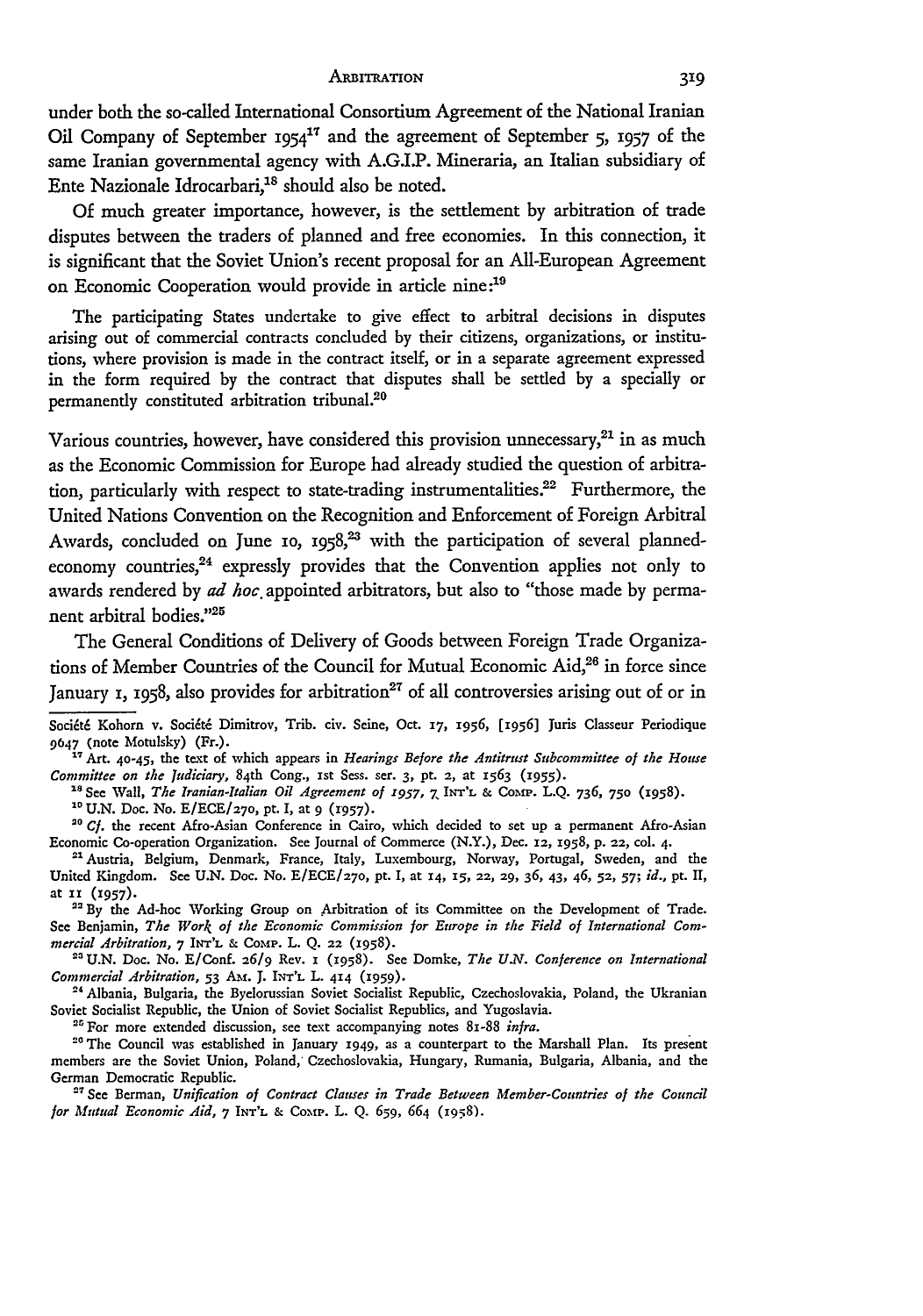connection with the contract, excluding "general courts," and specifying that such arbitration shall be held before the arbitration tribunal of the defendant, unless the parties agree to submit to arbitration **by** the tribunal of a third member-country of the Council for Mutual Economic **Aid. <sup>28</sup>**

Another illustration of the importance that commercial arbitration has assumed in trade between planned and free economies is the fact that a recent colloquium of lawyers, held in Rome, under the auspices of the International Association of Legal Science of **UNESCO,** on the Legal Aspects of Trade between Countries of Planned and Free Economies,<sup>29</sup> also dealt with the subject.<sup>30</sup> Among other basic problems, Western lawyers adverted to the pressure exerted **by** administrative authorities in countries with planned economies to compel arbitration in their own countries, thereby excluding a wider choice of available arbitration facilities, and the exclusion of foreign arbitrators from the arbitration panels in those countries.<sup>81</sup>

Clearly to understand the approach of state-trading economies to commercial arbitration, reference must be made to their historical development. $32$  In the twenties, the Soviet Union was the outstanding state-trading prototype. Consistent with its economic policy during that period, the Soviet Union was eager both to obtain and to grant terms and conditions favorable to all parties. It reinforced this approach with a variety of commercial treaty arrangements with European countries to ensure that any controversy would be settled in a manner consistent with Western expectations.<sup>33</sup>

<sup>28</sup> Art. 65 reads: "All disputes which may arise out of or in connection with the contract shall be subject to consideration by arbitration, the jurisdiction of general courts being excluded, in an arbitral tribunal established for such disputes in the country of the defendant or, **by** agreement of the parties, in a third member-country of the Council for Mutual Economic Aid.

"Counter-claims shall be subject to consideration in the arbitral tribunal in which the original suit is considered.

"Disputes shall be considered in accordance with the rules of procedure which **are** operative in the arbitral tribunal in which the case is decided.

"The decisions of the arbitral tribunal shall be final and binding on the parties."

**"'** See Hazard, *Commercial Discrimination and International Law,* **52** Amf. **J. INT'L** L. **495 (1958);** Graveson, *Rome Conference on International and Comparative* Law, **7 INT'L &** Comp. L. **Q. 585** (1958); Tune, **Le** *Colloque sur* les *aspects juridiques die commerce entre les pays d'tconomie libre,* **io** Rnvua INTERNATIONALE DE DROIT COMPARÉ 365 (1958).

**"0** On the basis of reports by Paul L. van Reepinghen, of Belgium, Aleksander Goldstajn, of Yugoslavia, see infra note 48, and a memorandum by Samuel Pisar, of **UNESCO. See** also, Tune, *supra* note **29,** at **371;** and notes by Schmitthoff, *Rome Conference on International and Comparative Law, IlI Colloquium on Legal Aspects of Trade Between Countries of Planned and of Free Economies, 7 INT'L & COMP.* L. Q. 588, **591** (2958), and *A New Approach to East-West Trade, 1958* **J.** Bus. L. **141,** 146.

<sup>31</sup> Attention was also directed to the matter of the law properly applicable in arbitration proceedings. *Cf.* Mezger, *The Arbitrator and Private International Law,* in MARTIN DOMKE (ED.), **INTERNATIONAL TRADE** ARBITRATION: A RoAD **TO** WORLD-NVIDE CoOPERATION **229** (1958).

" 2See Fensterwald, *The Effect of State Trading Upon Arbitration,* **5 AaB. J.** (n.s.) x63 **(195o);** Hazard, *State Trading and Arbitration,* in MARTIN **DO MKE (ED.), INTERNATIONAL TRADE** ARBITRATION: <sup>A</sup>**ROAD TO 'WORLD-WIDE** CoOPERATION **93** (1958).

<sup>38</sup> See Hilton, *Commercial Arbitration in the Treaties and Agreements of the U.S.S.R., 12 DEP'r* **STATE BULL. 89o** (1945); and *SECRETARIAT* **OF THE UNITED** NATIONS, *Commercial Agreements, in* **MEMORANDUM ON THE SOviET** DOCTRINE **AND** PRACTICE wiTH RasPEcT **TO** ARaBrrRA **PROCEDURE 15** (Doc. No. **A/CN. <sup>4</sup> / <sup>3</sup> 6) (195o).**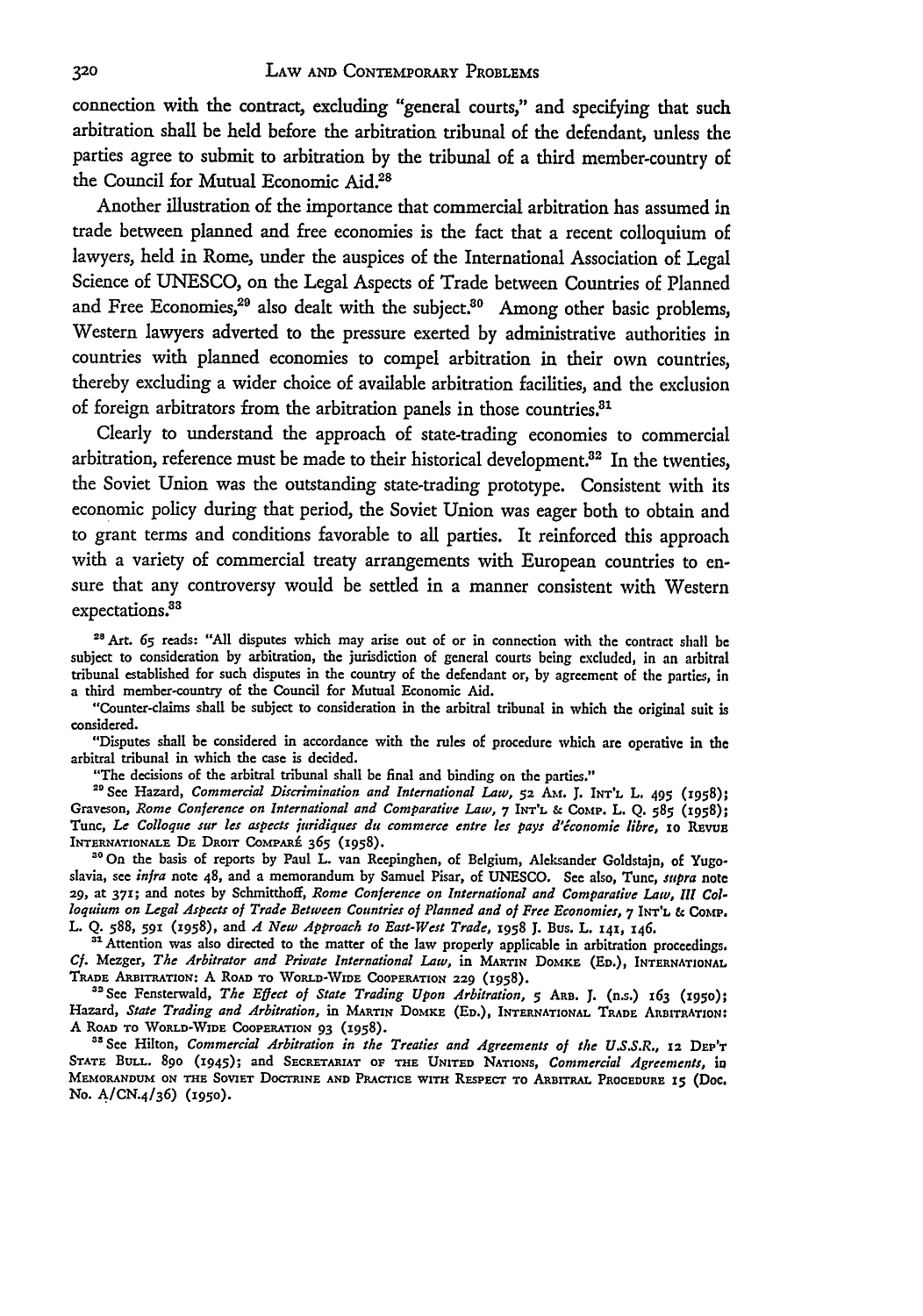But the strengthening of its economy **led** the Soviet Union to the establishment of its own foreign trade arbitration body in Moscow-namely, the Foreign Trade Arbitration Commission<sup>34</sup>—whose rules of procedure were promulgated in 1932.<sup>35</sup> These rules have not undergone any basic change, for they are consistent with the "gradual domestication of foreign trade adjudication."36 However, arbitration in Moscow, as is generally insisted upon **by** Soviet organizations, does not appear to be a *sine qua non* of foreign trade arrangements. On the contrary, commercial treaties of the Soviet Union with Denmark, of August **17,** 1946," and with Hungary, of July 15, 1947,<sup>38</sup> provide for the settlement of disputes by arbitration,<sup>39</sup> but not exclusively in Moscow. And as far as American business dealings with the Soviet Union are concerned, it may be significant that as recently as 1958, an American firm was able to obtain, in a contract for the establishment of a textile plant in the Soviet Union, the insertion of an arbitration clause fixing Stockholm, Sweden, as the place of arbitration.<sup>40</sup>

This seemingly accommodating Soviet attitude deserves rather critical scrutiny, however, in light of the recent Israeli-Soviet oil arbitration, which was received quite

**31After** a statute for a Maritime Arbitration Commission of the All-Union Chamber of Commerce was approved on Dec. **15,** *1930.* [1930] Sobranie Zakonov S.S.S.R. **c.** 637 (U.S.S.R.)

**"** Decree of June **17, 1932, [1932]** Sobranie Zakonov **S.S.S.R. C. 281 (U.S.S.R.).** The amended rules of procedure, which were approved by decision of the Presidium of the All-Union Chamber of Commerce, Jan. **21,** 1949, appear in EcoNoMic **COMMIssIoN** FOR AsIA **AND THE** FAR **EAST, CONFERENCE ON TsADE** PROMOTION 4 (Doe. No. Trade/59) **(195i).** The text **of** the decree and the rules may also be found in Papers on Appeal in Amtorg Trading Corp. v. Camden Fibre Mills, Inc., **277** App. Div. **531, 100** N.Y.S.2d 747 (ist Dep't **195o).**

<sup>80</sup> Pisar, *Treatment of Communist Foreign Trade Arbitration in Western Courts, in MARTIN DOMKE* **(ED.), INTERNATIONAL TRADE AREITRATioN:** A ROAD **TO** WORLD-WIDE COOPERATION **101, 509** (1958).

<sup>37</sup> See, *e.g.*, the Treaty of Commerce and Navigation (with Annex) Between Denmark and the Union of Soviet Socialist Republics, of Aug. **17,** 1946, 8 U.N.T.S. 2oi, reading in its pertinent articles as follows:

"Art. X4. The settlement of any disputes which may arise in connection with contracts relating to commerce between the two Parties may be effected by means of arbitration. Each Contracting Party shall be prepared, at the request of the other Party, to enter into negotiations with a view to concluding an agreement regarding the best method **of** arbitration, on uniform lines, based on the principle of parity, and also regarding the method of enforcing arbitration awards. The provisions of such agreements shall have retroactive effect.

"Art. *1S.* Any disputes relating to commercial agreements concluded between State economic organizations of the U.S.S.R. and Danish physical or juridical persons shall, in the absence of a reservation regarding arbitration, be subject to the jurisdiction of Danish courts if the transaction was concluded in Denmark, and to the jurisdiction of the courts **of** the U.S.S.R. if the transaction was concluded in the Union of Soviet Socialist Republics. Nevertheless, the courts of the other Party shall have the right to determine disputes whenever their competence with regard to these disputes is definitely provided for **by** a condition specifically stipulated in the contract."

**"s** Its pertinent art. **17** is translated in **SECRETARIAT OF THE UNITED NATIONS,** *Op. cit. supra* note 33, at *X5.* **'0** For further instances of Soviet commercial arrangements relating to arbitration with Czechoslovakia

(1947), Bulgaria (1948), and Switzerland (1948), see *id.* at 16.

**"o** The set of circumstances surrounding the famous Lena Goldfields arbitration, under a concession agreement of April **30, 1925,** which provided for appointment **of** arbitrators from higher academic institutions in Sweden, no longer appears pertinent. The text of the detailed arbitration clause (para. **90** of the agreement) is reprinted in the **SECRETARIAT OF THE UNITED** NATIONS, *op. cit. supra* note **33,** at **8.** *Cf.* Nussbaum, *The Arbitration Between Lena Goldfields, Ltd. and the Soviet Government,* **36 CORNELL** L. **Q. 31 (1950).**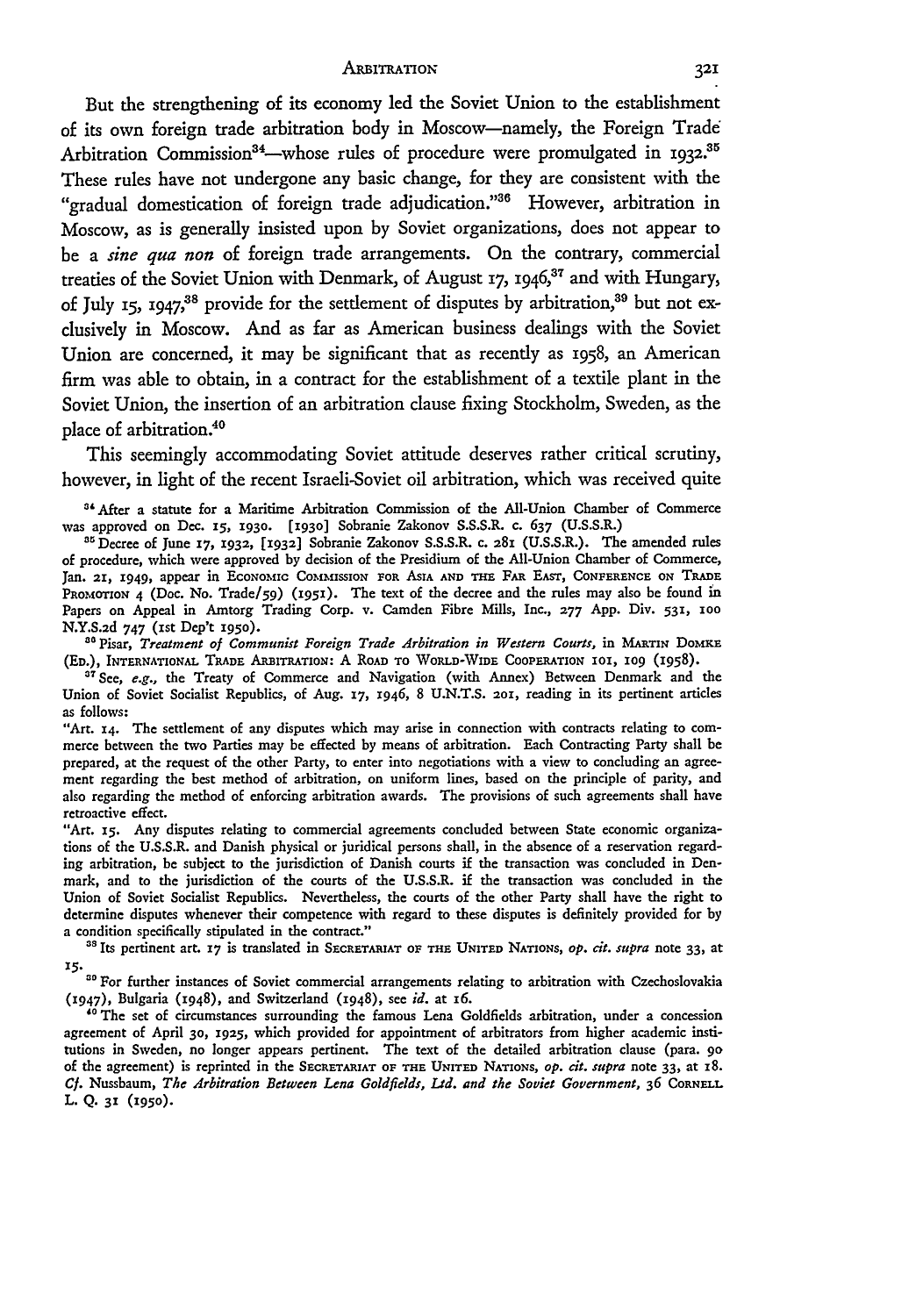unfavorably by the business community of the Western world.<sup>41</sup> Since this decision may constitute the context in which future arbitration arrangements with plannedeconomy trade organizations will have to be considered, some examination of its details would seem to be appropriate.

The Foreign Trade Arbitration Commission of the All-Union Chamber of Commerce of the Soviet Union forms the pattern for arbitral bodies in countries having a similar economic structure-e.g., Czechoslovakia,<sup>42</sup> Poland,<sup>43</sup> Bulgaria,<sup>44</sup> Rumania,<sup>45</sup> Hungary,<sup>46</sup> East Germany,<sup>47</sup> Yugoslavia,<sup>48</sup> and Communist China.<sup>49</sup> It consists of a panel of fifteen persons who are appointed for one-year terms. These appointees are drawn primarily from Soviet commercial, industrial, and communications organizations, although law professors having special knowledge of foreign trade are also frequently included. Each party to a dispute selects an arbitrator from the panel. In the event that these two are unable to reach agreement, they select a third arbitrator from the panel; and **if** they cannot agree upon one, the Chairman of the Commission makes the selection. There is no appeal from the awards of the

### *Infra* note **57-**

<sup>42</sup> See Landa, *Note on Court of Arbitration of the Chamber of Commerce of Czechoslovakia*, 83 JOURNAL **Du DROIT INTERNATIONAL 452** (France **1956).** The Decree of the Ministers of Foreign Trade and of the Interior of June **30,** 1952, **on** the Organization of a Czechoslovakian Chamber of Commerce and the statute and arbitration rules of the Chamber were considered by the Swiss Federal Tribunal **in** Linga **v.** Baumgartner & Co., A.G., Bundesgericht, Feb. **12, 1958,** 84(I.) Entscheidungen des Schweizerischen Bundesgerichtes [hereinafter S.B.G.] 39 (Swit.). For an analysis of these rules, see **AD** Hoc **WORKING GROUP OF ARBITRATION** COMMITTEE **ON THE DEVELOPMENT OF TRADE, ECONOMIC** COMMISSION **FOR EUROPE, HANDBOOK OF NATIONAL AND INTERNATIONAL INSTITUTIONS** AcTivE **IN THE FIELD OF INTER-NATIONAL** COMMERCIAL ARBITRATION **93** (Doc. No. Trade/WPz/1 <sup>5</sup> , Rev. 1) **(1958) [hereinafter referred** to as **HANDBOOK].**

<sup>48</sup> The Court of Arbitration of the Polish Chamber of Foreign Trade was established by para.  $4(14)$  of the Decree of the Ministers' Council of September **28, 1949, to** develop and intensify the commercial relations of Poland with foreign countries. See *Arbitration Organized by the Polish Chamber of Foreign Trade,* Polish Foreign Trade, Sept.-Oct. **1950,** p. 68. Arbitral decisions are published in **ORZECZNICTWO SADOW POLSKICH** I KoMIsji' **ARBITRAZOWYCH [DECISIONS OF THE POLISH COURTS AND OP TIIE ARBITRATION COMMISSION] (1957).** *Cf.* **HANDBOOK 157.**

**"** See Sipkov, *Foreign Trade, Chamber of Commerce, and Foreign Trade Arbitration Commission under Communist Government,* in **U.S. LIBRARY OF CoNGRESS MID-EUROPEAN LAW PROJECT, HIGHLIGHTS OF CURRENT LEGISLATION AND ACTIVITIES IN MID-EUROPE 423,** 432 **(z956).** *Cf.* **HANDBOOK** 88.

**"On** the Foreign Trade Arbitration Commission of the Rumanian Chamber of Commerce, see **HAND-BOOK 162.**

**"'** On the Arbitration Court of the Hungarian Chamber, see *id.* at **135.**

**"See SCHIEDSGERICHTSORDNUNG DES SCHIEDSGERICHTS BEI DER** KAMMER **FUER AUSSENHANDEL DER DEUTSCHEN** DEMOKRATISCHEN REPUBLIK **(1957).** For an analysis of the rules of the Arbitration Court attached to the Chamber of Commerce of Foreign Trade, see HANDBOOK 189.

**<sup>48</sup>See** *Rules of the Court of Foreign Trade Arbitration of the Chamber of Commerce of Yugoslavia,* Official Gazette of the Federated People's Republic of Yugoslavia, No. **26,** March **28,** 1947; *Rules* ol *Conciliation,* Nov. **24,** 1948, Commercial Information of the Chamber of Commerce, No. **3,** 1949, **p. 24.** *Cf.* HANDBOOK **212.** See also Goldstajn, *Arbitration and Arbitration Procedure in Yugoslavia,* **2** AM. J. COMP. L. 588 (1958), and *Submission to Arbitration of Disputes with a Foreign Element*, **5** JUGOSLOVENSKA REIJA ZA **MEDUNARODNO** PRAVO **118** (1958); *New Rules for Foreign Trade Arbitration (Yugoslavia),* **1959 J.** Bus. L. 198.

**"A** Foreign Trade Arbitral Tribunal of the China Committee for the Promotion of International Trade was established by resolution of the Administrative Council of the People's Republic on May *6,* 1954. Provisional rules of procedure (38 articles) were adopted on March 31, 1956. A German translation of the resolution and the rules appears in 3 **OSTEUROPA RECHT 121 (1957)-**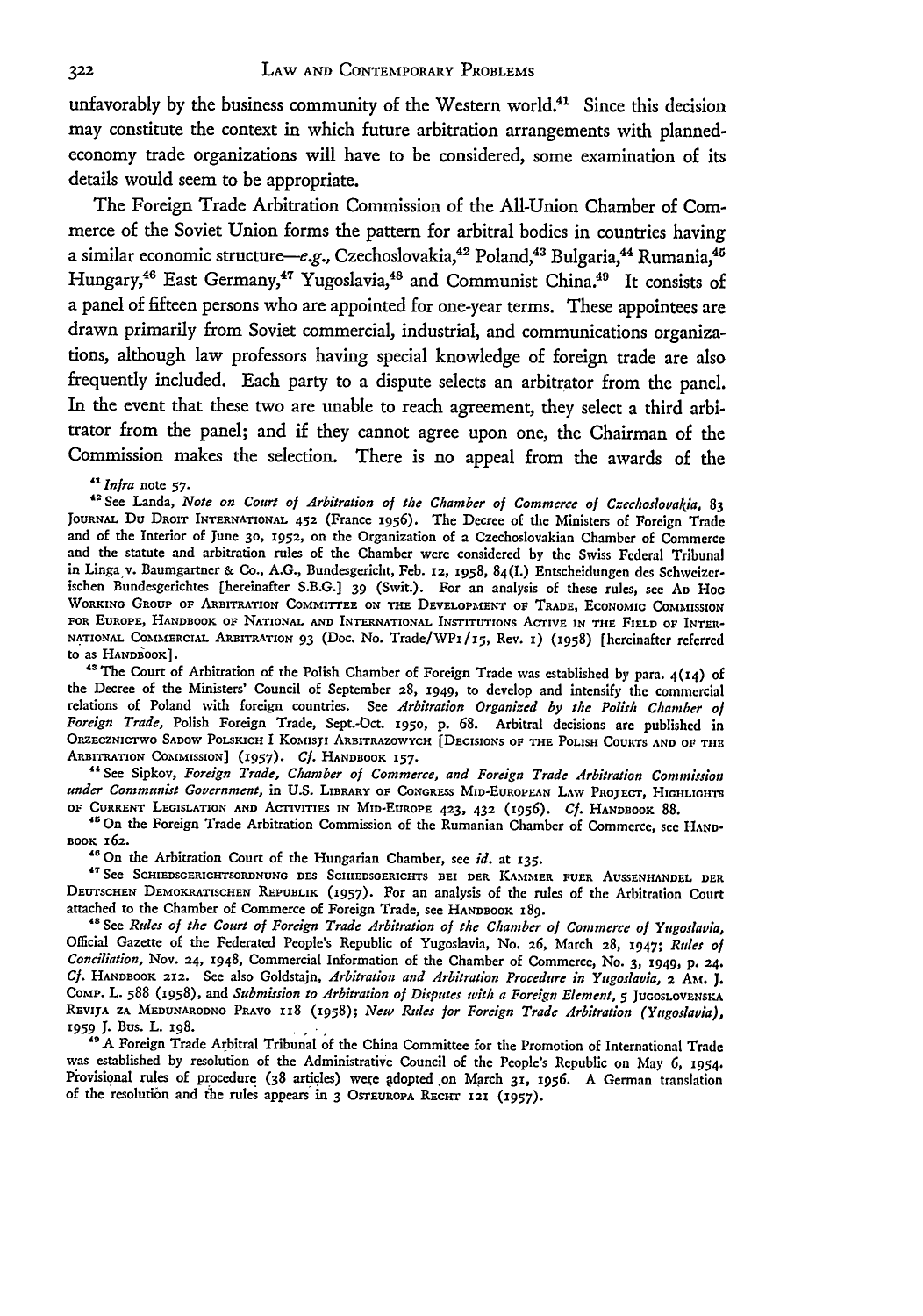Commission.<sup>50</sup> In 1941, an official report was issued, encompassing about five years work of the Foreign Trade Arbitration Commission, either in full reports or in abstracts, covering twenty-nine cases decided during that period. These cases concerned disputes between Soviet state-trading organizations and Belgian, Canadian, Dutch, Egyptian, English, French, German, Greek, Norwegian, and Swedish parties.<sup>51</sup> It was before this Foreign Trade Arbitration Commission that the Israeli-Soviet oil arbitration took place.

In 1953, two Israeli companies, Jordan Investments, Ltd., and Delek Israeli Fuel Corporation, entered into contracts with a Soviet state-trading agency, Soiuznefteksport, for the purchase of petroleum products, to be delivered f.o.b. Black Sea ports. Similar contracts were subsequently signed for the purchase of petroleum products during **1957** and 1958. All of these contracts were concluded in Moscow and contained the usual clause providing for arbitration in Moscow.<sup>52</sup> On November 6, 1956, after Israeli troops had entered the Sinai Peninsula, Soiuznefteksport advised the Israeli companies that the Ministry of Foreign Trade had withdrawn export licenses for the balance of petroleum products to be delivered in 1956, and that no export licenses would be granted for deliveries in **1957** and 1958. Soiuznefteksport then canceled the contracts, relying on a *force majeure* clause excusing a nonfulfillment which "rests on any circumstance that is beyond the control of the defaulting party."<sup>53</sup> The Israeli companies were thus obliged to find and transport petroleum from other sources and suffered heavy losses as a result.

In October **1957,** one of the companies, Jordan Investments, Ltd., invoked arbitration in Moscow, demanding damages of \$2,396,440. Thirteen hearings took place between January 19, **1957** and June **i9,** 1958, before three arbitrators, all members of the Foreign Trade Arbitration Commission. Within an hour of the close of the last hearing,<sup>54</sup> the arbitrators dismissed the Israeli company's claim. The motivated award was made and signed on July 3, 1958.

<sup>50</sup>Unlike the awards of the Maritime Arbitration Commission, from which an anneal lies to the Supreme Court of the Soviet Union, which may set an award aside and remand the case to the Commission "if the existing laws are contravened or wrongly applied in the award." See art. **24** of the rules of procedure of the Foreign Trade Arbitration Commission, *supra* note **35.**

<sup>51</sup> See SECRETARIAT OF THE UNITED NATIONS, op. cit. supra note 33, at 18. See also Rashba, Settle*ment of Disputes in Commercial Dealings with the Soviet Union,* 45 COLUm. L. REv. **530** (1943); EBERHARDT PFUHL, DIE AUSSENHANDELS-UND SEEARBITRAGE DER U.S.S.R. (1953); LEO A. YARESH, ARBI-TRATION IN THE SOVIET UNION (Research Program on the U.S.S.R.-East European Fund, Inc., Series No. 52, 1954). For a further survey of other arbitral bodies in countries with planned economies-e.g., Hungary, Bulgaria, and Rumania-see Benjamin, Aperçu des institutions arbitrales de l'Europe de l'est qui *exercent une activit dans le domaine de l'arbitrage commercial international,* in **1957** REvuE **DE** L'ARBITRAGE **114; X958** *id.* at **2.**

<sup>53</sup> The clause reads as follows: "Any disputes which may arise out of the fulfilment of the present contract or in connection with it are to be settled by the Foreign Trade Arbitration Commission of the U.S.S.R. Chamber of Commerce in Moscow in conformity with the rules of said Commission. The decisions of said Commission are to be final and binding upon both parties."

<sup>53</sup> Clause 7 of the contract provides for the discharge from liability for nonperformance of the contract if such nonperformance is due not only to causes of *force majeure* enumerated in the clause-e.g., disasters of nature, blockades, strikes, etc.---"but also to any other cause beyond the control of the defaulting party."

**"** This fact of only "about forty minutes" of deliberation was expressly mentioned in the N.Y. Times, June **20,** 1958, p. I, **col. 1,** p. **2,** col. **5.** Case No. **16/1957.**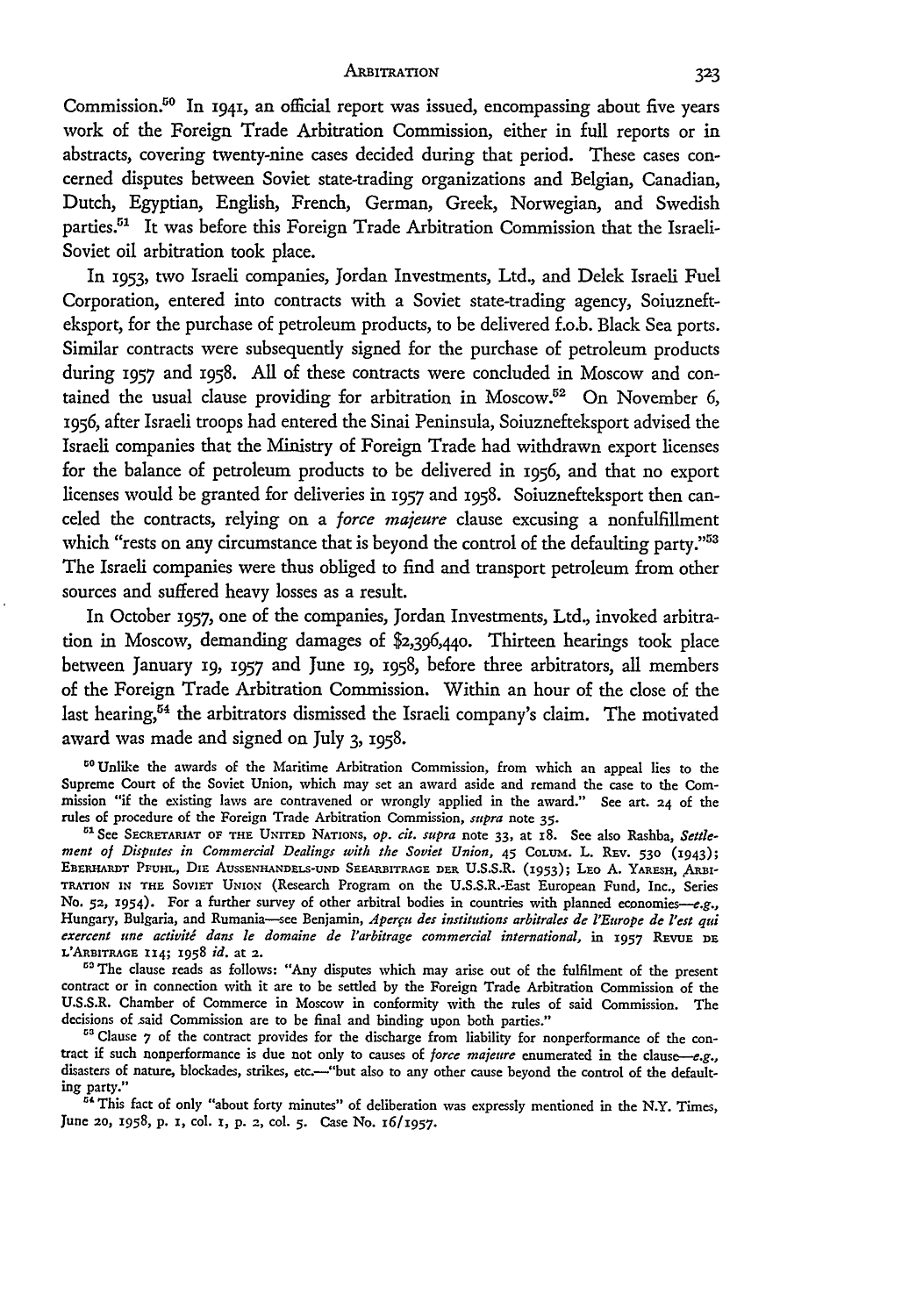Here is a situation where the Soviet Government had instructed one of its **in**strumentalities to renege on its contractual commitments. Soiuznefteksport did not protest the order. Up to this point, the situation would seem to be one that might have occurred in any other country. The familiar pattern was upset, however, when the governmental instrumentality appeared as a party before an arbitral body which consisted solely of arbitrators bound to uphold an official policy which was implicit in the instrumentality's action.

Although this is not the place to review the arbitration award on its merits-i.e., whether, even under the applicable Soviet law,<sup>55</sup> a trading organization which is part of the Government, cannot be held responsible for the acts of the Governmentseveral points must be noted. Article twenty-one of the rules of procedure of the Foreign Trade Arbitration Commission provides that each party "must prove the circumstances which it refers to as grounds for its claims or objections."<sup>56</sup> Yet, the Commission prevented the lawyers representing the Israeli company from submitting this essential proof. The Israeli counsel claimed that the seller's duty to carry out the contract under any circumstances is an accepted rule of Soviet law and, when the Soviet defense counsel denied that statement, asked permission to call a Soviet legal authority to so testify. The Commission, however, refused this request, nor would it allow any Soviet witnesses to testify on questions of fact, especially as to whether the export organization had tried to save the contract, or on the prevailing Soviet practice for granting export licenses.

Indeed, the arbitration proceedings per se-apart from the award itself dismissing the claim—evoked highly critical comment throughout the world;<sup>57</sup> and it raises a number of vital questions concerning Soviet foreign trade arbitration in general.<sup>58</sup>

The first question is whether arbitration tribunals of countries with planned economies are really impartial bodies, willing and able to decide issues on their merits, or whether they are, in fact, only the mouthpieces of their governments. In other words, is there the probability or even the possibility that a fair determination adverse to some national policy of the arbitrators' country may be reached? A presumption of such impartiality not only has colored the prevailing opinion of

*" Cf.* Agarkov, *The Debtor's Discharge from Liability When Performance Is Impossible,* 29 J. **ComP. LEG.** & *IN-'L* L. (3d ser.) 9 (1947)-

**See** *supra* note *35.*

See, *e.g.,* The Times (London), June **30, 1958,** p. **7;** Financial Times (London), June **27,** 1958, **p.** 8; Manchester Guardian, June **27,** 1958; Journal of Commerce (N.Y), July 3, 1958, **p. 6;** Berlingske Tidende (Copenhagen), June **23, 1958;** Nicuwe Rotterdamsche Courant (Rotterdam), July io, **x958;** Neue Zuercher Zeitung (Zurich), July 5, 1958; Die Welt (Hamburg), June **24,** 1958; Aussenwirtschaftsdienst des Betriebs-Beraters (Heidelberg), Sept. **1958,** P. 187; *id.,* Feb. **1959,** P. **36.**

<sup>58</sup> See the recent German language literature on Soviet foreign trade arbitration, and references therein to further source material. *E.g.,* Awjerino, *Das Recht der Aussenhandelsgeschaefte der Sowetunion, i* RECHT DER INTERNATIONALEN WIRTSCHAFT 181, 184 (1955); I CARL-HANS BUETOW, DAS GEGENWAERTIGE **INNERSTAATLICH GEREGELTE** AUSSENHANDELSRECHT **DER** UDSSR **UNTER BERUECKSICHTIGUNG DER** ZWISHEN-**STAATLICHEN VERTRAEGE 232** (1956); Pfuhl, *Gewaehrleistung und Garanie im zwischenstaatfiehen Aussenhandel des Ostblocks, 2 RECHT IN OST UND WEST 116 (1958).*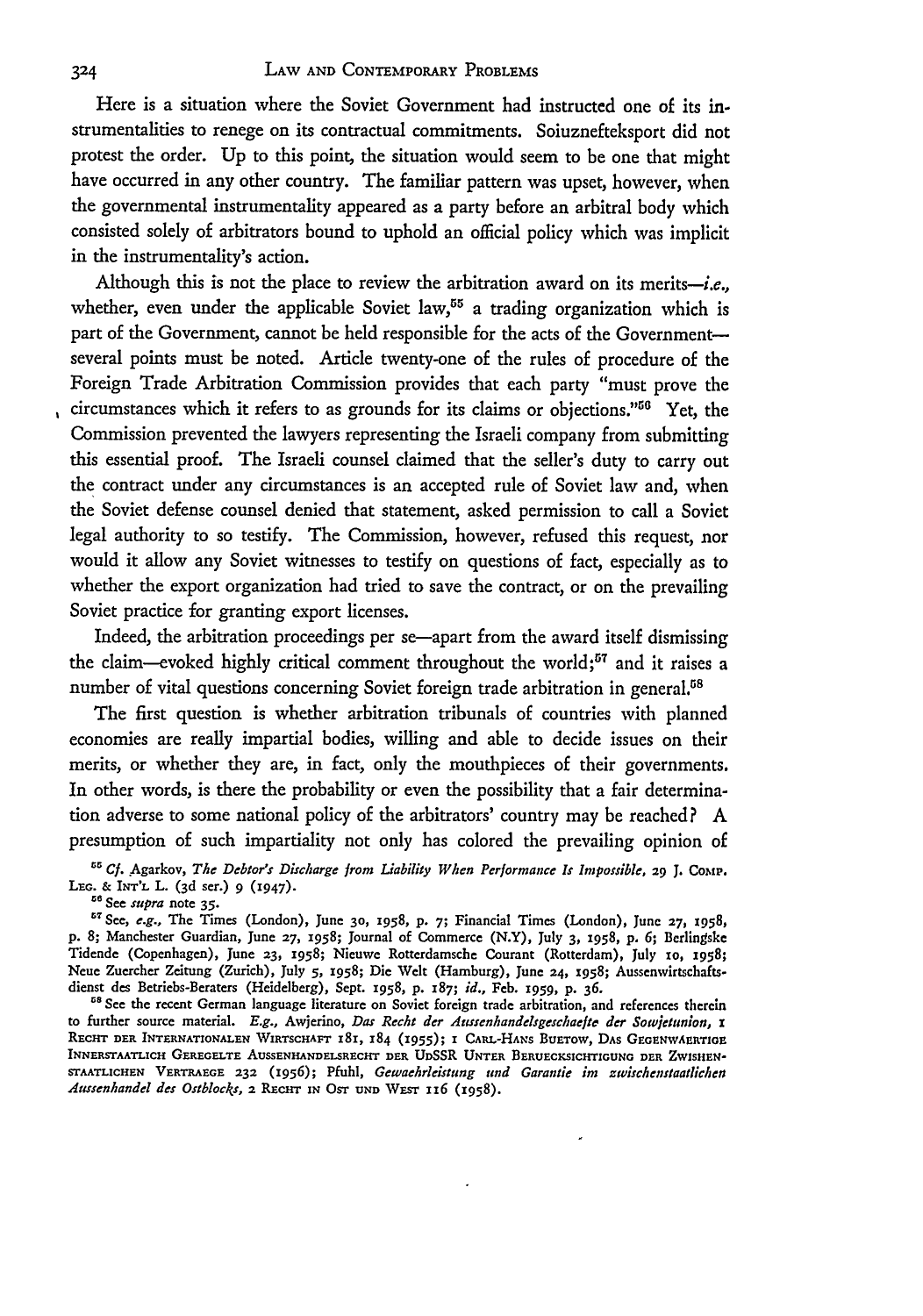#### AREITRATION

Western legal writers,<sup>59</sup> but has also been judicially recognized.<sup>60</sup> Thus, the New York Court of Appeals, in *Amtorg Trading Corp. v. Camden Fibre Mills, Inc.,* staying a court action instituted by a Pennsylvania corporation against the New York agency of the Soviet Government until arbitration had taken place, said: "Camden chose to do business with Amtorg and to accept as one of the conditions imposed, arbitration in Russia; it may not now ask the courts to relieve it of the contractual obligation it assumed."<sup>61</sup> However, it should be noted that the court expressly reserved to the Pennsylvania corporation the right to take "appropriate action should the arbitration in fact deprive it of its fundamental right to a fair and! impartial determination."<sup>62</sup>

In *Linga v. Baumgartner & Co., A.G.*,<sup>63</sup> the Swiss Federal Tribunal, in a decision. of February **12,** 1958, reversed a decision of March **15,** 1957 of the Zurich appellatecourt, which had confirmed a lower court,<sup>64</sup> and granted execution of an arbitral award rendered under the rules of the Court of Arbitration of the Czechoslovakian Chamber of Commerce in Prague. Neither the composition of the tribunal of exclusively national (Czechoslovakian) arbitrators nor the proceedings themselves was, held sufficient, under the Swiss-Czechoslovakian Treaty concerning the Recognitionand Enforcement of Judicial Decisions of December 21, **i926,65** and the Geneva Convention on the Execution of Foreign Arbitral Award of September 26, 1927,<sup>66</sup> to deny enforcement on public policy grounds.<sup>67</sup> The court, in fact, expressly refuted the challenge that in view of the state monopoly of foreign trade in Czechoslovakia, the Chamber of Commerce could no longer be considered a neutral institution, because it has primarily to serve the interests of the state. Holding that the-

<sup>50</sup> See, e.g., Schaer and Luther, *Bericht ueber die Durchfuehrung eines Schiedsverfahrens vor der Aussenhandels-Arbitragekommission der UdSSR in Moskau,* **2 RacHr DER** INTERNATIONALEN **WIRTSCHAPT 75:** (x956); von Beringe, *Rechtsfragen bei Handelsgeschaeften mit der Sowjetunion,* **ii** DER **BETRIEB** 859, 86a **(1958).**

<sup>60</sup> See Pisar, *Soviet Conflict of Laws in International Commercial Transactions, 70 HARV. L. REV. 593, 611* **(1957), and** *Treatment of Communist Foreign Trade Arbitration in Western Courts,* **in MARTIN-**DOMKE (ED.), INTERNATIONAL TRADE ARBITRATION: A ROAD TO WORLD-WIDE COOPERATION 101 (1958).

**61304** N.Y. **519, 521, io9 N.E.2d** *6o6,* 607 **(1952).**

<sup>02</sup> *Ibid.,* referring to the N.Y. Civil Practice Act, art. 1461-62.<br><sup>03</sup> Bundesgericht Feb. 12, 1958, 84 (I.) S.B.G. 39 (Swit.).

<sup>64</sup> The unpublished decision of the appellate court is noted by Pisar, *Treatment of Communist Foreign Trade Arbitration in Western Courts,* in MARTIN **DomxE (ED.), INTERNATIONAL** TRADE **ARBITRATION: .. ROAD TO WORLD-VIDE COOPERATION 101, 105 (1958).**

<sup>65</sup> 12 AMTLICHE SAMMLUNG DER BUNDESGESETZE UND VERORDNUNGEN DER SCHWEIZERISCHEN EIDGEN**osSENsCHAFT** 348 **(1926).**

**Go 92 L.N.T.S. 30X;** text **also** in **MARTIN DoamE (ED.), INTERNATIONAL TRADE ARBITRATION:** A RoAD, **TO WORLD-WIDE COOPERATION 285 (1958).**

" 1The challenge **was based** on **earlier** Swiss decisions **that** awards **are not to** be enforced if thearbitral tribunal **lacks** independence *(Unbefangenheit),* **or** if **one party** has **a** privileged position *(Vorzugsstellung)* **before** it, Lunesa **Watch S. A.** v. Federation Suisse des Associations **de** Fabricants **d'Horlogerie**und Konsorten, Bundesgericht, Dec. **7, 1955, 81** (I.) S.B.G. **321,** 331; **and** that this principle **was** also. applicable **to** foreign awards. Biedermann v. Brodr. Justesen, Bundesgericht, **May 17, 1950, 76** (I.) S.B.G. **121, 128. See** Guldener, *Die Gerichtsbarkeit der Wirtschaftsverbaende,* **and Piaget,** *Les jurisdictions institutées par les associations economiques, ii* ZEITSCHRIFT FUER SCHWEIZERISCHES RECHT (N.F.) pt. 2,. **at 2o8a, 27xa (1952).**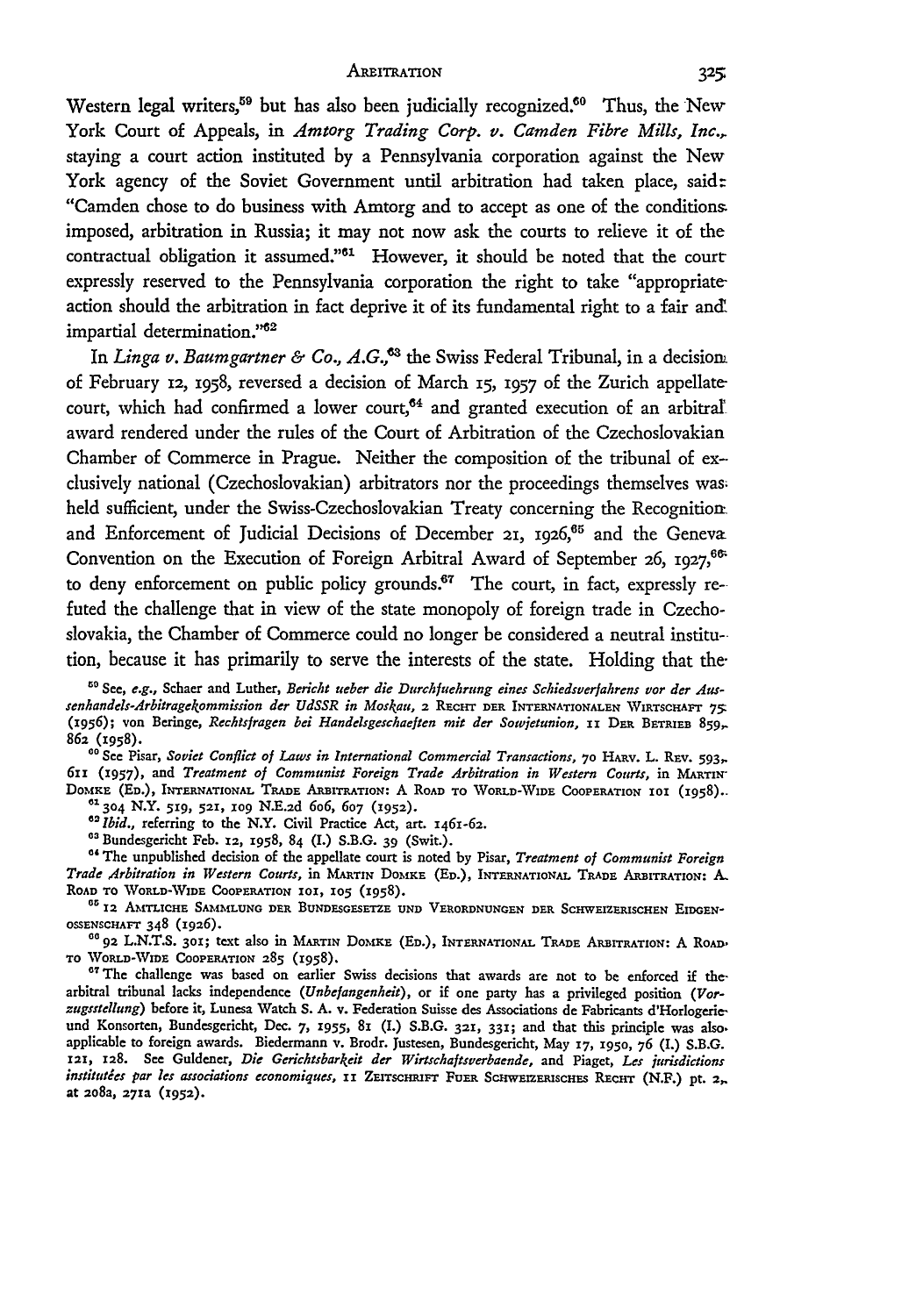law of the state where the arbitration proceeding was **held** is applicable, the court said (translation) **:**

It would be going too far to admit, for the determination of international commercial controversies, only arbitral tribunals which are composed either evenly of nationals of the states of both parties or of the nationals of other countries.... It is not appropriate and not reconcilable with the principle of good faith to submit to the arbitral body of a foreign state with different political and economic conditions and then subsequently contest the impartiality of that arbitral body because of those conditions.<sup>68</sup>

The composition of planned-economy arbitral tribunals has, indeed, been the primary basis for challenging submissions thereto. While it is true that representation of foreign parties by foreign lawyers is allowed<sup>69</sup> and no refusal of visa for entry and sojourn in the country has yet been reported,<sup>70</sup> the arbitrators themselves have exclusively to be citizens of that country.<sup>71</sup> Nor is there any sign that this shortcoming will easily or quickly be remedied. Safeguards such as those included in arbitration rules of the International Chamber of Commerce, $72$  the American Arbitration Association,<sup>73</sup> or the Japan Commercial Arbitration Association,<sup>74</sup> which require that a single arbitrator or the chairman of the arbitration board be of a nationality other than that of either party to the proceedings, will not, in all probability, **be** adopted.

The next question, then, is whether a wider choice of arbitration facilities, in tribunals other than those of the planned-economy country-i.e., in **the** country of the other party or in a third (neutral) country-would be feasible. As noted above, a recent trade agreement between a Soviet organization and an American firm pro-

**"** Similarly, challenges of the enforcement of awards of the Foreign Trade Arbitration Commission in Moscow have been refuted by Turkish and Belgian courts. **See** Pisar, *Soviet Conflict ol Laws in International Commercial Transactions,* **70 HAEv.** L. Rav. *593,* 612 **nn.** 54, *55* (957).

**"** Art. **2o** of the rules of procedure of the Foreign Trade Arbitration Commission, supra note **35,** provides that the parties may conduct their cases before the Commission "either personally or through their representatives appointed by them at their own discretion; such representatives may be foreign citizens."

7 Hazard, *Soviet Commercial Arbitration,* a **INTL** ARB. J. **96** (1946), observes that "representatives of the American principal may expect to obtain a visa for travel to the U.S.S.R. in connection with any hearing relative to the dispute."

*"\* E.g.,* art. **2(3)** of the Rules of the Court of Foreign Trade Arbitration of the Chamber of Commerce of Yugoslavia (1947) provides: "Only citizens of Yugoslavia may be elected to the post of an arbitrator." For further references to arbitration tribunals of planned-economy countries, see Pisar, *Treatment of Communist Foreign Trade Arbitration in Western Courts,* in MARTIN DOMKE (ED.), IN-**TERNATIONAL TRADE** ARBITRATIOs: **A** RoAD To WORLD-WIDE **CoOPERATION 10, 103** n. **io** (1958); for statutory law of other countries excluding foreigners as arbitrators, see PIETER SANDERS (ED.), INTRO-DUCTION TO INTERNATIONAL COMMERCIAL ARBITRATION 15 (1956).

"Art. **7(3)** of the rules (in effect since June **1, 1955)** provides: "Sole arbitrators and third arbitrators must be nationals of countries other than those of the parties."

**" §** *x5* of the rules (in effect since September **1, 1954)** provides: **"If** one of the parties is a national or resident of a country other than the United States, the sole Arbitrator or the third Arbitrator shall, upon the request of either party, be chosen or appointed from among the nationals of a country other than that of any one of the parties."

**"'Art. i5(a)** of the rules (in effect since March *15, 1950)* provides: "In a case where one or more Arbitrators shall **be** appointed, the sole Arbitrator or the third Arbitrator shall, upon the request of either party to the dispute, be chosen from among the nationals of a country other than that of any one of the parties."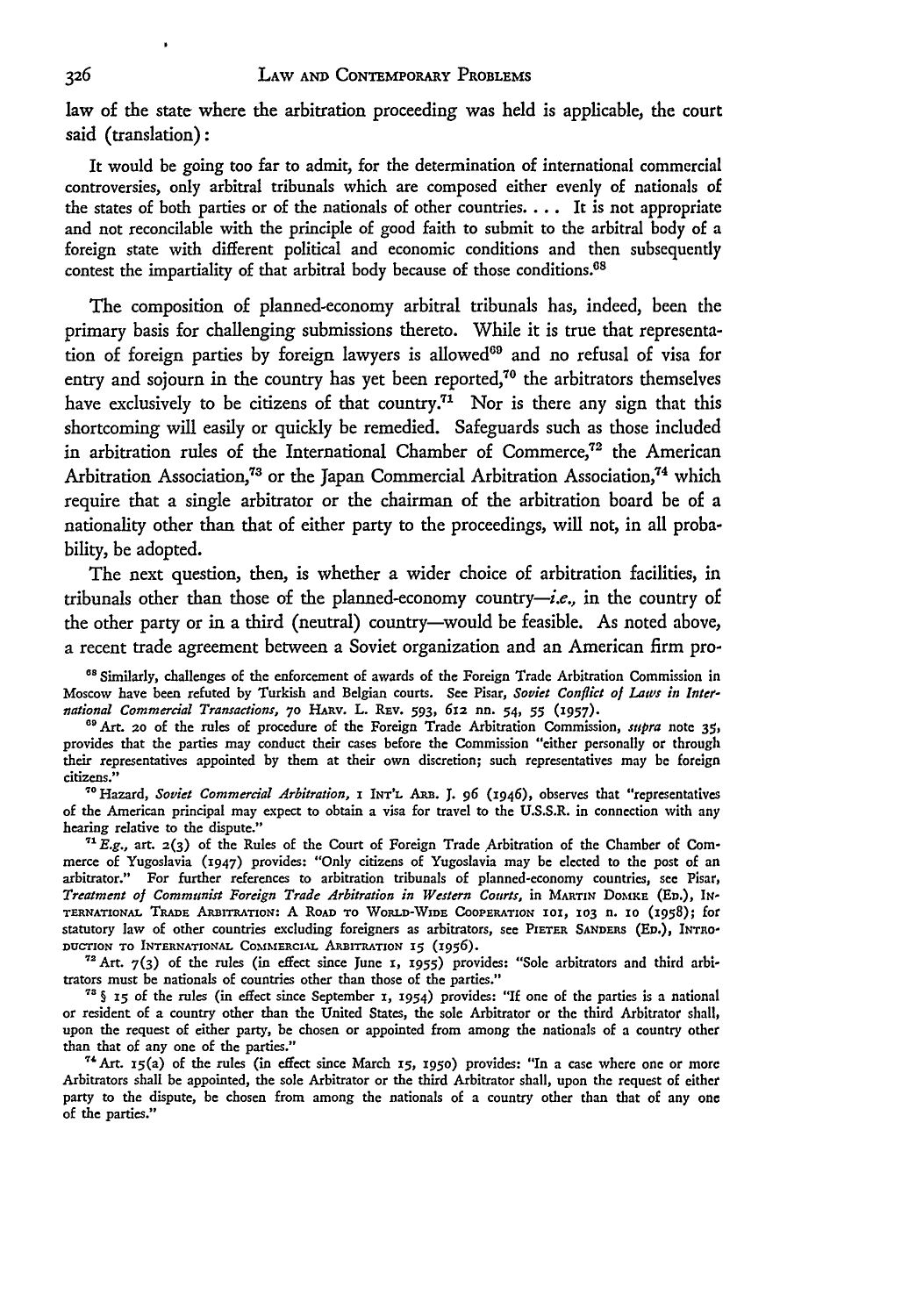#### **ARBITRATION**

vided for arbitration in Sweden.<sup>75</sup> Furthermore, the service agreement of the All-Union Chamber of Commerce in Moscow with the Japan Commercial Arbitration Association of May 27, 1957,<sup>76</sup> provides that arbitration between Soviet foreign trade organizations and Japanese physical and juridical persons shall be had in the country of the defendant in a dispute or discord "which may arise from or in connection with this contract."77 Moreover, countries with planned economies do allow agreement for arbitration of their commercial disputes with foreign traders in the country of the latter.78 Thus, Yugoslav trade organizations in the recent past have repeatedly used the facilities of the American Arbitration Association for arbitration in New York City.<sup>79</sup>

Despite many objections to the arbitration tribunals of countries with planned economies, the fact that these institutions are internationally recognized bodies became unmistakably evident in the deliberations of the 1958 Conference on International Commercial Arbitration, held at the United Nations. In discussions concerning a Draft Convention on the Recognition and Enforcement of Foreign Arbitral Awards, in which representatives of eight countries with planned economies participated,<sup>80</sup> it was stated that permanent arbitration bodies, such as exist in those countries, should have the same standing as other *ad hoc* established arbitration tribunals of Western systems. This was decided by the Conference with respect to the most important aspect of commercial arbitration-the enforcement of awards rendered in a country other than that where execution is being sought.

The provision in article  $\mathbf{r}(2)$  that the convention embrace "not only awards made" by arbitrators appointed for each case but also those made by permanent arbitral bodies to which the parties have submitted," was first suggested at the Conference by the Czechoslovakian representative;<sup>81</sup> but it was contested by the Israeli representative, who considered it superfluous, observing that "if the procedure followed by the permanent bodies was genuinely arbitral **...** there could be no such arbitration in a tribunal imposed by one State alone."<sup>82</sup> The Italian representative correctly noted that the crucial question was not "whether the body was permanent or specially appointed, but whether there was an element of compulsion in the submission,"83 a viewpoint supported by the French representative, who characterized awards made by such bodies to which the parties were compelled to have recourse "the same as

See text at note 40 *supra.*

**See JAPANEsE ANNUAL OF INTERNATIONAL LAW** 167 **(1957).**

<sup>77</sup> A similar provision appears in the arbitration clause in contracts under the Council for Mutual Economic Aid. See *supra* note **28.**

s **See** BuaTow, *op.* **ci.** *supra* note **58,** at **233.**

*E.g.,* Centroprom Export and Import Corporation. *Cf.* Goldstajn, *Submission to Arbitration of Disputes with a Foreign Element, 5* **JUGOSLOVENSKA REVIJA** ZA **MEnuNARODNO** PRAVO XX8, **122** (1958). *" See supra* note **23** and **24.**

<sup>81</sup> U.N. Doc. No. E/CONF. 26/SR.7, at 3 (1958), presenting an amendment, U.N. Doc. No. E/CONF. **26/L/io** (1958), based on the report of the Ad-hoc Committee on the Draft Convention, of March 28, 1955. U.N. Doc. No. E/2704, para. 25 (1955).

**2 U.N.** Doc. No. E/CONF. 26/SR. 8, at **2** (1958).

<sup>88</sup> Ibid. "If the parties were bound to refer their disputes to that body, the procedure was of a judicial nature."